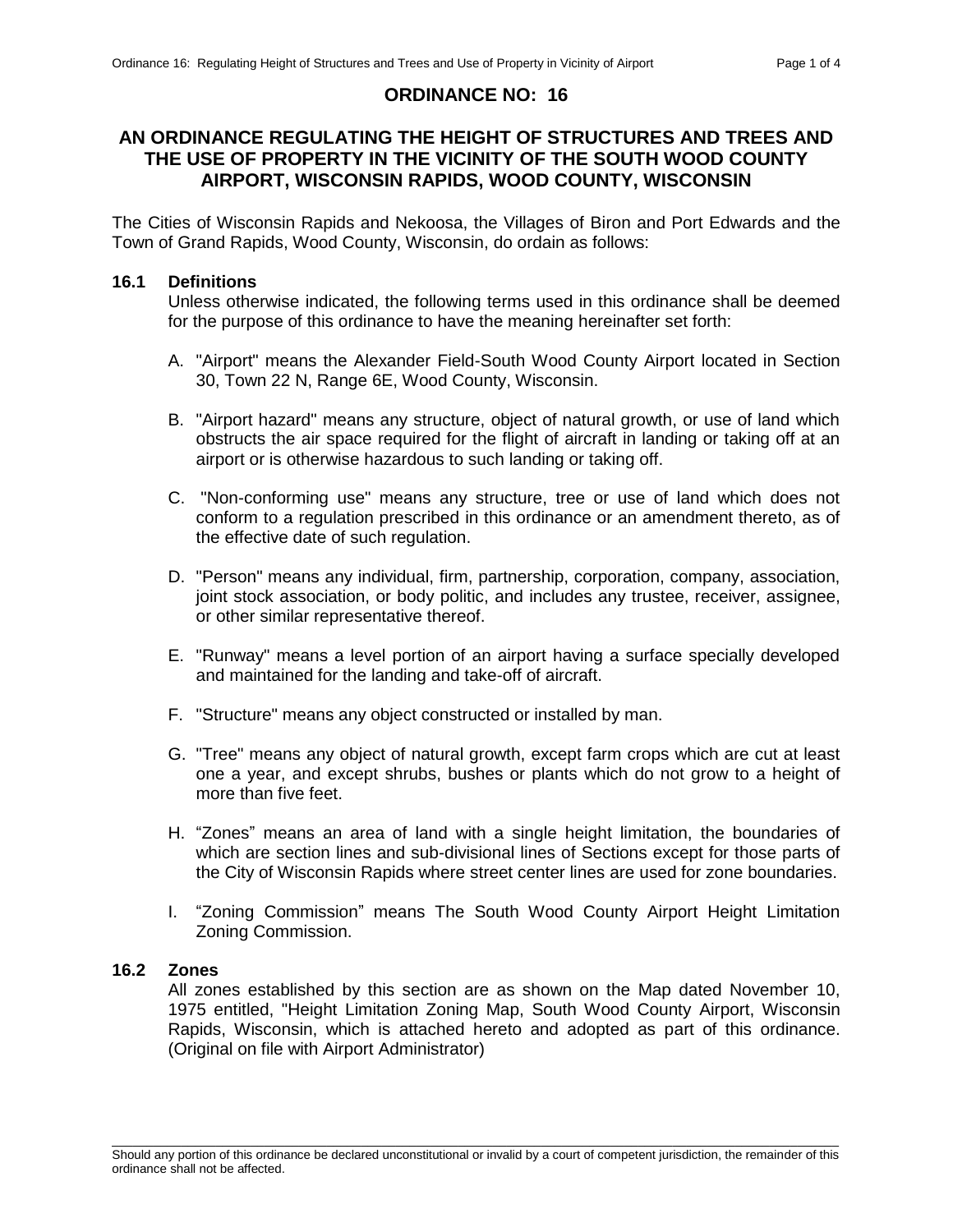### **16.3 Height Limitions**

Except as otherwise provided in this ordinance, no structure shall be constructed, altered, located or permitted to remain after such construction, alteration or location, and no trees shall be allowed to grow, to a height in excess of the height limit indicated on the map referred to in Section 16.11 hereof.

## **16.4 Use Restrictions**

Notwithstanding the provisions of Section 16.3 of this ordinance, no use may be made of land in any zone in such a manner as to create electrical interference with radio communication between the airport and aircraft, or make it difficult for pilots to distinguish between airport lights and others, or result in glare in the eyes of pilots using the airport, or impair visibility, in the vicinity of the airport or otherwise endanger the landing, taking off or maneuvering of aircraft.

A. The restrictions contained above shall not apply to objects which are less than thirty-five (35) feet in height above ground level at the object site.

### **16.5 Non-conforming Uses**

The regulations prescribed in Sections 16.2 and 16.3 of this ordinance shall not be construed to require the removal, lowering or other change or alteration of any nonconforming use, except as otherwise provided by Section 16.7(B).

- A. Nothing herein contained shall require any change in the construction, alteration or intended use of any structure, if the construction or alteration of such was begun prior to the effective date of this ordinance, and if such is diligently prosecuted.
- B. This section shall not interfere with the removal of nonconforming uses by purchase or the use of eminent domain.

### **16.6 Administration**

It shall be the duty of the Airport Administrator to administer and enforce the regulations prescribed herein. Applications for permits and variances shall be made to the Airport Administrator or his designee upon a form furnished by him. Applications which are by this ordinance to be decided by the Airport Administrator shall be granted or denied within thirty days of the date of filing of the application, unless Federal Aviation Administration approval is requested. Applications for action by the Board of Appeals shall be forthwith transmitted by the Airport Administrator to the Board for hearing and decision. There shall be no charge for applications or permits.

## **16.7 Permits**

A. Future Uses. No structure shall hereafter be constructed, erected or installed, or be permitted to remain in any zone created by Section 2 of this ordinance until the owner or his agent shal1 have applied in writing for a permit therefore and obtained such permit from the Airport Administrator, except structures less than thirty-five (35) feet in height above the ground in area 1, less than seventy (70) feet in height above the ground in area 2, and less than one hundred fifty (150) feet in all other areas affected by this ordinance. Said permit shall be posted in a prominent place on the premises prior to and during the period of construction, erection, installation or establishment. Application for such permit shall indicate the use for which the permit is desired, and shall describe and locate the use with sufficient particularity to permit the Airport Administrator to determine whether such use would conform to the regulations herein prescribed. If such determination is in the affirmative, the Airport Administrator shall issue the permit applied for.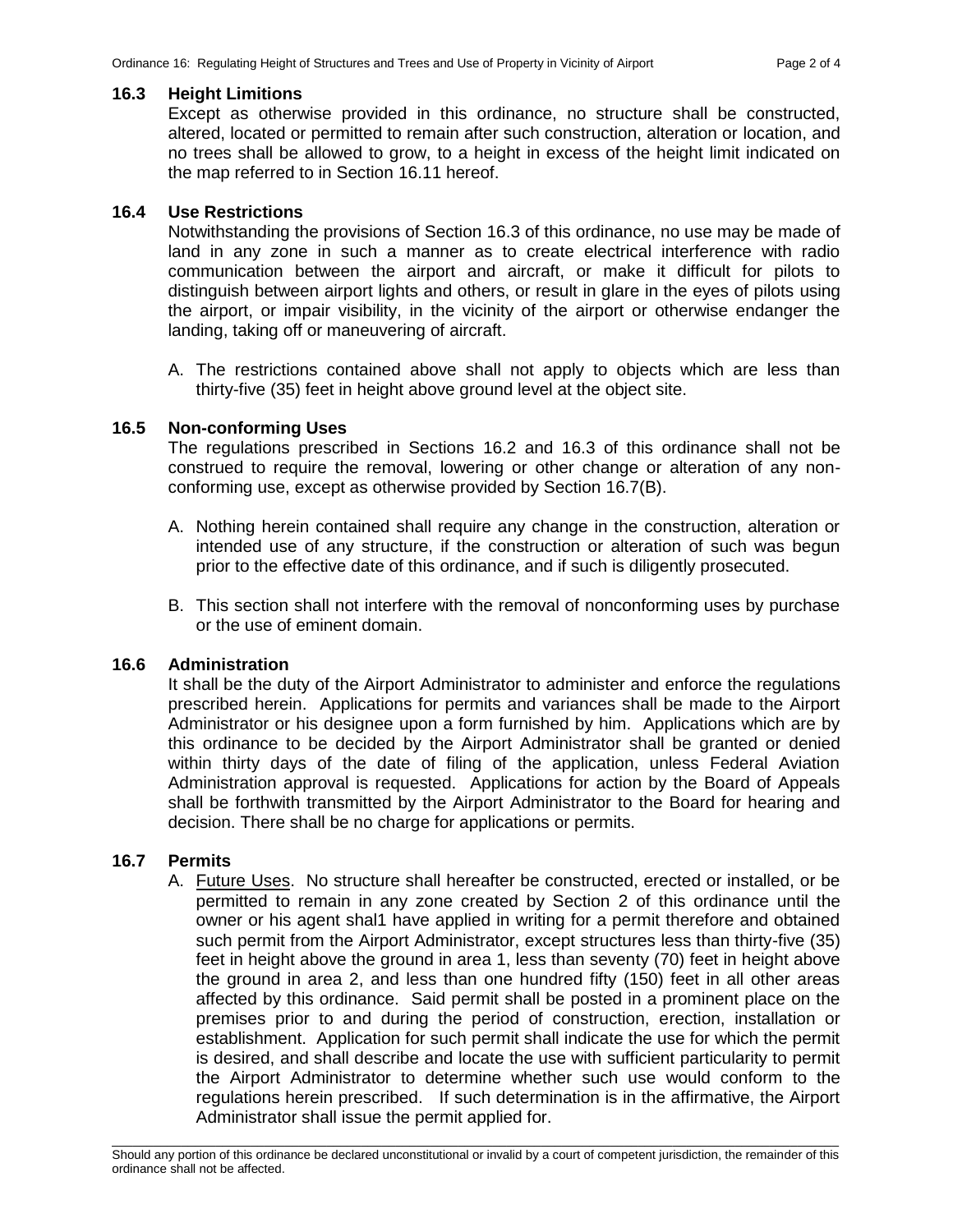- B. Existing Uses. Before any non-conforming structure may be re placed, altered, or rebuilt, a permit shall be applied for and secured in the manner prescribed by paragraph (a) authorizing such change, replacement or repair. No such permit shall he denied if the structure will not become greater hazard to air navigation than it was on the effective date of this ordinance, or than was when the application for permit was made. It will not be necessary to apply for a permit under this section for the construction of any new structure or the modification or reconstruction of any existing structure located within 660 feet of existing structures of industrial plants located within the area affected by this ordinance providing they are of a height equal to or less than the maximum height of the present structures.
- C. Trees. In the event the Airport Administrator determines that a tree, planted after the adoption of this ordinance is in violation of the height restriction for the zone in which it is located, he shall give written notice by certified mail to the land owner to take such steps as are necessary to bring said tree in compliance with this ordinance within 10 days of said notice. Should the land owner fail to comply with said notice, the Airport Administrator or his designated agent or employee, shall have the right to trim, prune, or remove said tree at the land owner's expense.

### **16.8 Hazard Marking and Lighting**

Any permit or variance granted under Sections 7 or 9, may, if such action is deemed advisable by the Airport Administrator to effectuate the purpose of this ordinance and if such is reasonable in the circumstances, be so conditioned as to require owner of the structure or trees in question to permit the owner of the airport, at its own expense, to install, operate, and maintain thereon such markers and lights as may be necessary to indicate to the flyers the presence of an airport hazard.

### **16.9 Board of Appeals**

There is hereby created a Board of appeals, consisting of five members. The chief executive officers of each of the five municipalities adopting this ordinance shall each appoint one member subject to confirmation by the Common Council, Village Board or Town Board of that municipality. Not more than two members of such Board shall be owners or occupants of the area affected by the ordinance. These appointments shall be for terms of three years, excepting that of those first appointed, the appointment first made by the Villages of Biron and Port Edwards shall be for two years; the appointments first made by the Cities of Wisconsin Rapids and Nekoosa shall be for three years. Whenever a vacancy occurs, the municipality that first appoints the member to the position then vacant, shall make the appointment to fill said vacancy.

### **16.10 Appeals and Reviews**

- A. Variances. Upon appeal in special cases the Board of Appeals may, after investigation and public hearing, grant such variance from the terms of this ordinance as will not be contrary to the public interest, where owing to special conditions, a literal enforcement of this ordinance would result in unnecessary hardship, and such relief will do substantial justice and be in accord with the spirit of this ordinance, and does not create a hazard to the safe, normal operation of aircraft.
- B. Aggrieved Person. Any person aggrieved or affected by any decision or action of the Airport Administrator made in his administration of this ordinance may appeal such decision or action to the Board of Appeals.